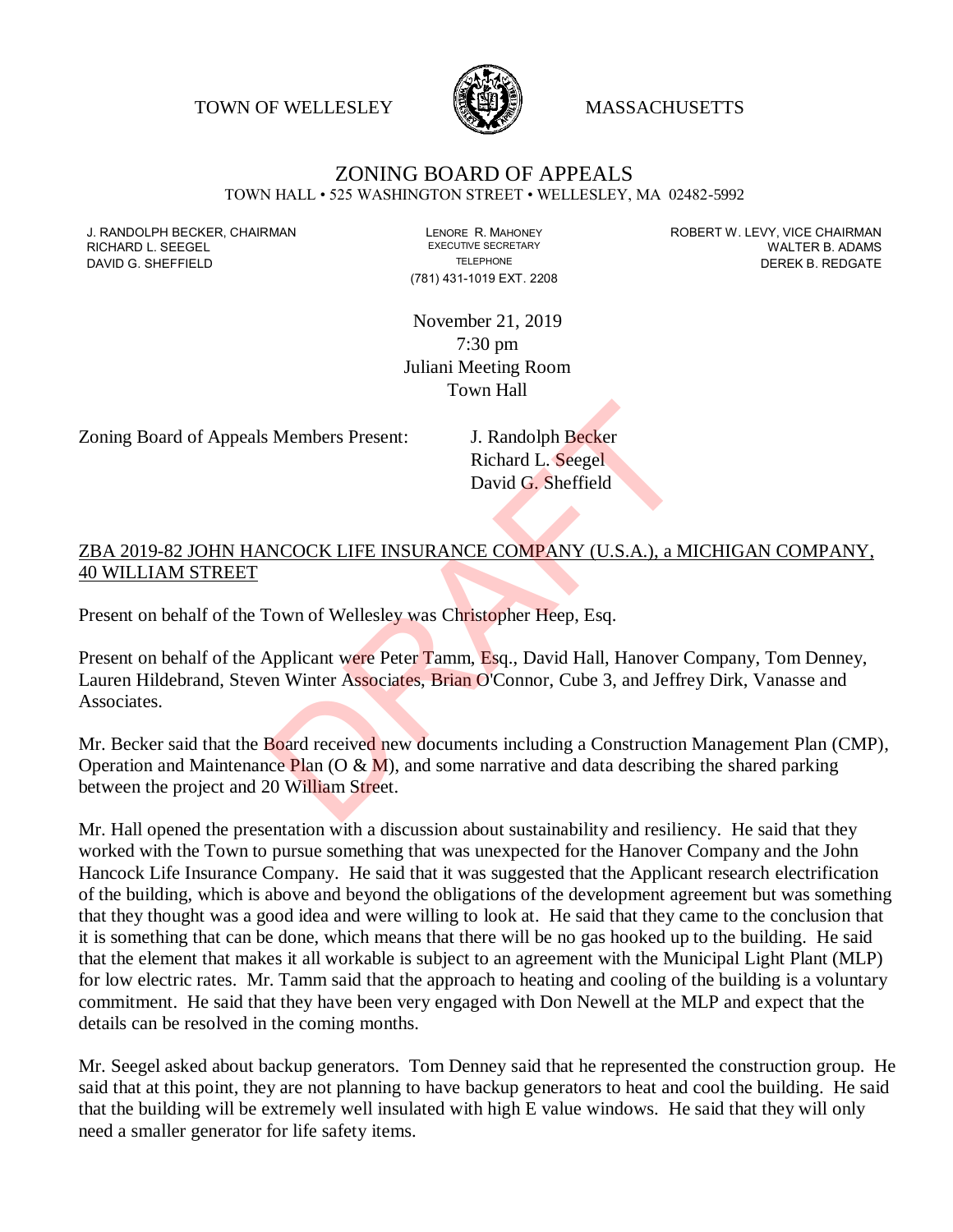Ms. Hildebrand discussed her background, construction projects and working with the Hanover Company. She said that the Hanover Company has been very forward thinking with sustainability and energy efficiency. She discussed the LEED Certification program and the goal to achieve LEED Silver certification. She said that they will be 12 percent, which is better than the Stretch Code requirement of 10 percent. She discussed LEED credit categories, electric demands, and clean energy. She said that Hanover always uses LED lighting. She said that they will be getting rid of combustion and providing good ventilation, which improves the environment for the occupants. She said that appliances will be Energy Star. She said that pavement will be reduced and a good stormwater system will be installed. She said that there will be space to keep water on site. She discussed mitigation for the flood zone. She said that Hanover is looking to create active design space to not only connect to the trails but to interact and use the space behind the building, encouraging shared space. She said that they are making sure that piping will mitigate radon, electric stove tops, fresh air, exhaust, and efficient filters. She said that it will be a non smoking building. She discussed using healthy materials. She said that the landscaping plan has a lot of greenery and there will be a lot of windows to connect people to the outside. She said that Hanover has done a great job incorporating affordable housing into its projects. She said that the building will be solar ready.

Mr. Sheffield asked about further restrictions for furniture and carpets that tenants bring into the building. He said that furniture and carpets give off gases. Ms. Hillebrand said that they cannot control what is brought into the building but they can regulate the common areas. She said that they promote healthy building materials with interior designers and specify typical low VOC paints and adhesives. She said that they will set up meetings to train tenants and building staff and will leave a manual for them to reference. Mr. Tamm said that there are Federal and State standards already in place. He said that they can explore offering educational materials as part of the tenant manual. Mr. Becker said that sustainability is not a Zoning issue. It further restrictions for furniture and carpets that tenants<br>I carpets give off gases. Ms. Hillebrand said that they ca<br>but they can regulate the common areas. She said that the<br>treiro designers and specify typical low V

Mr. Tamm discussed the Shared Parking Analysis and the pattern of residential parking at night and office parking during the day. He discussed figures for all of the parking spaces in the office park, pre and post construction. He said that they have allowed for market accepted figures of 1.3 spaces per 1,000 square feet of office space and 1.5 spaces for the residential building at 20 William Street. He said that the analysis assumes that all of the buildings are 100 percent leased. He said that they have not assigned a float factor for sick, vacation and different hourly needs.

Mr. Dirk said that the Shared Parking Analysis was simplified in a conservative way. He compared it to a shared parking analysis that Vanasse and Associates would typically run. He said that there will be excess of at least 20 parking spaces at any time.

Mr. Seegel said that currently Building 20 has 414 spaces, of which 90 to 95 percent are used daily. He asked how they will have sufficient space at certain hours. Mr. Hall discussed the figures in the analysis, first come, first serve parking on the surface level, and fob access to the garage. He said that residents tend to park on the level where their home is.

Mr. Becker asked about assumptions in the parking analysis and the ratio of 1.3. Mr. Dirk said that the percentage of use was done based on surveys of various uses that they had information on. He further described the shared parking analysis process. Mr. Hall said that they can submit a table that shows allocation of spaces.

Mr. Becker asked about parking during construction. Mr. Tamm said that there will be some displacement for people at 20 William Street where they will have to walk a little farther or do something different from last year. He said that the Operations Plan is draft and is evolving. He said that parking was derived based on current parking demand and the Applicant's interest in maintaining viability for the existing buildings. He said that they will go vertical and eliminate some surface parking. He said that the ratio is well within the Zoning requirement.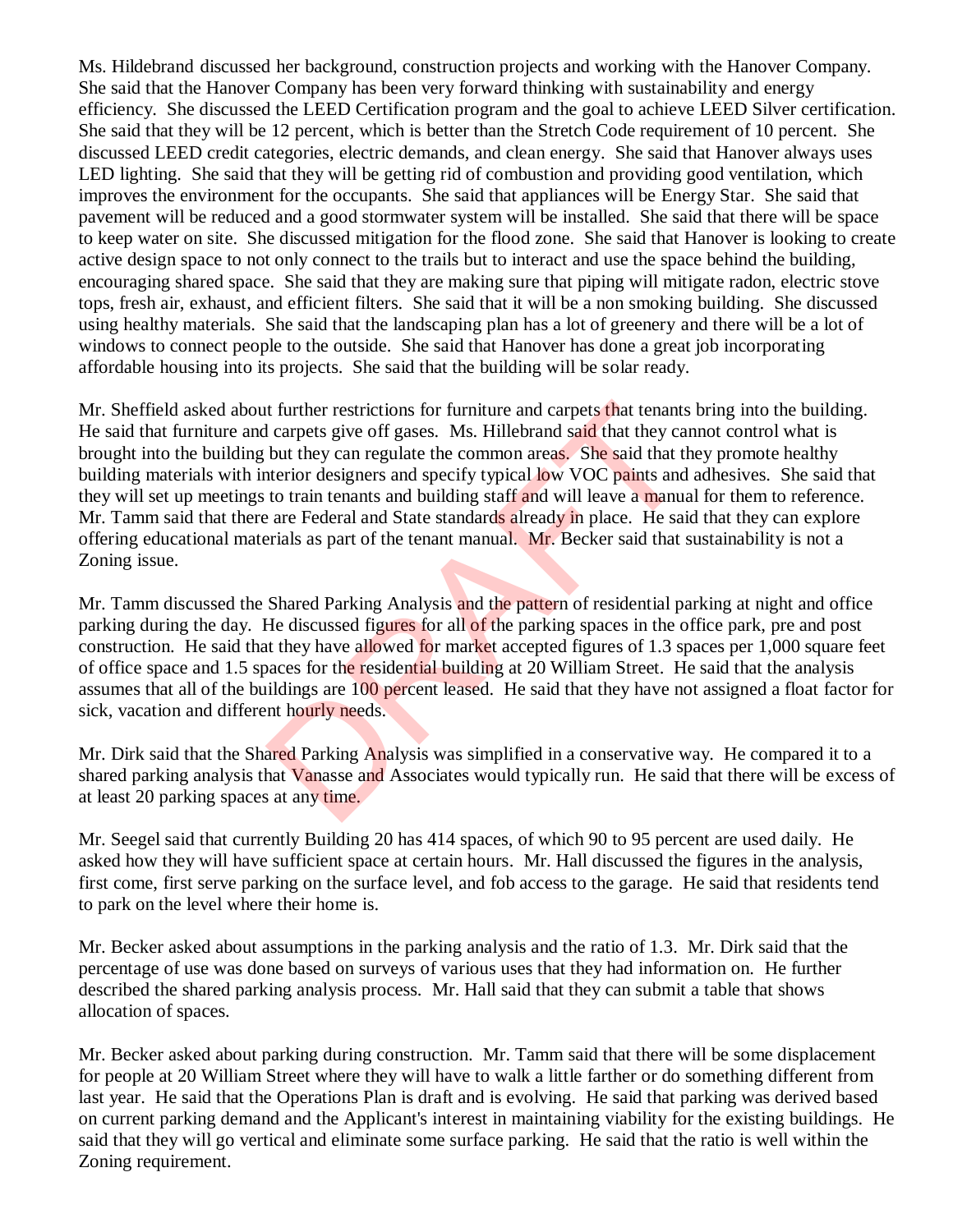Mr. Dirk discussed the response letter to BETA, the context of the project in relation to the whole office park, the slip ramp to Route 128 northbound, and discussions with MassDOT. He said that they looked at looked at 3 Burke Lane and factored in 9 developments for traffic growth. He discussed sight distances, volumes of traffic, pavement markings, stop line, additional signage, and conceptualized improvement plans.

Mr. Hall discussed the Building Operations Management Plan, staffing plan, outsourcing maintenance and cleaning, moving truck area, and private trash service. Mr. O'Connor discussed similar trash service at other Hanover buildings. He said that loading and service access is good and there are multiple move in/move out locations. He said that Hanover does a great job scheduling.

Mr. Becker said that the Construction Management Plan (CMP) is laid out in five phases. He said that there will be a lot of moving in at the same time when the building opens. Mr. Hall said that they will schedule three hour time slots, three a day, one at a time.

Mr. Sheffield asked about oversized trash during move in. Mr. O'Connor said that they will have to use the elevator if the trash is too large to fit down the chute. He said that the trash room on the first floor can accommodate oversized trash.

Mr. O'Connor discussed the bike room, kayak storage and access to DCR trails and the river. He discussed breed restrictions for pets and a pet washroom.

Mr. Sheffield asked about basic circulation for getting from to the units from the garage. Mr. O'Connor said that they spent a lot of time coordinating the garage floor elevations with the building. He said that they have a connection at the southwest corner with stairs and an elevator. He said that there will be connection on the northwest side as well. Mr. Sheffield discussed the layout of the building and lighting. DRAFT

Mr. Becker said that the uses of the apartments will have to comply with the business use in the Zoning Bylaw. Mr. Hall said that many tenants run businesses from home. He said that they always provide a business center and a conference room that could double as a dining room.

Mr. O'Connor discussed location of the mail room.

Mr. Becker asked about charges for a second parking space and how it affects equal access for the affordable units and meeting DHCD requirements. He discussed access to public transportation. Mr. Tamm said that there is no requirement for subsidy. He discussed the enhanced transportation management plan, expanded shuttle service and access to the Green Line. He said that they will provide an outline of the surplus parking spaces.

The Board discussed the CMP and permitting. Mr. Seegel asked about garage materials and location of the crane. Mr. Tamm said that design details in the CMP will be developed up to construction. He said that the Applicant can always come back for review. Mr. Hall discussed approval of the CMP and Operations Plan by the Building Inspector. Mr. Becker said that it is not clear if the Board has the authority to assign that approval to the Building Inspector.

Mr. Seegel discussed concerns about traffic, large trailer truck traffic, storage on site, number of trucks per day, how often and what hours. Mr. Denney said that there will be 10 pre-cast trucks a day, early in the morning before 5:30 to 6 am. He said that they will use police details. He said that during foundation concrete pours, there will be three trucks, up to 20 for big pours for slabs. He said that lumber will be bundled to two trailers for three days. He said that there will be one crane.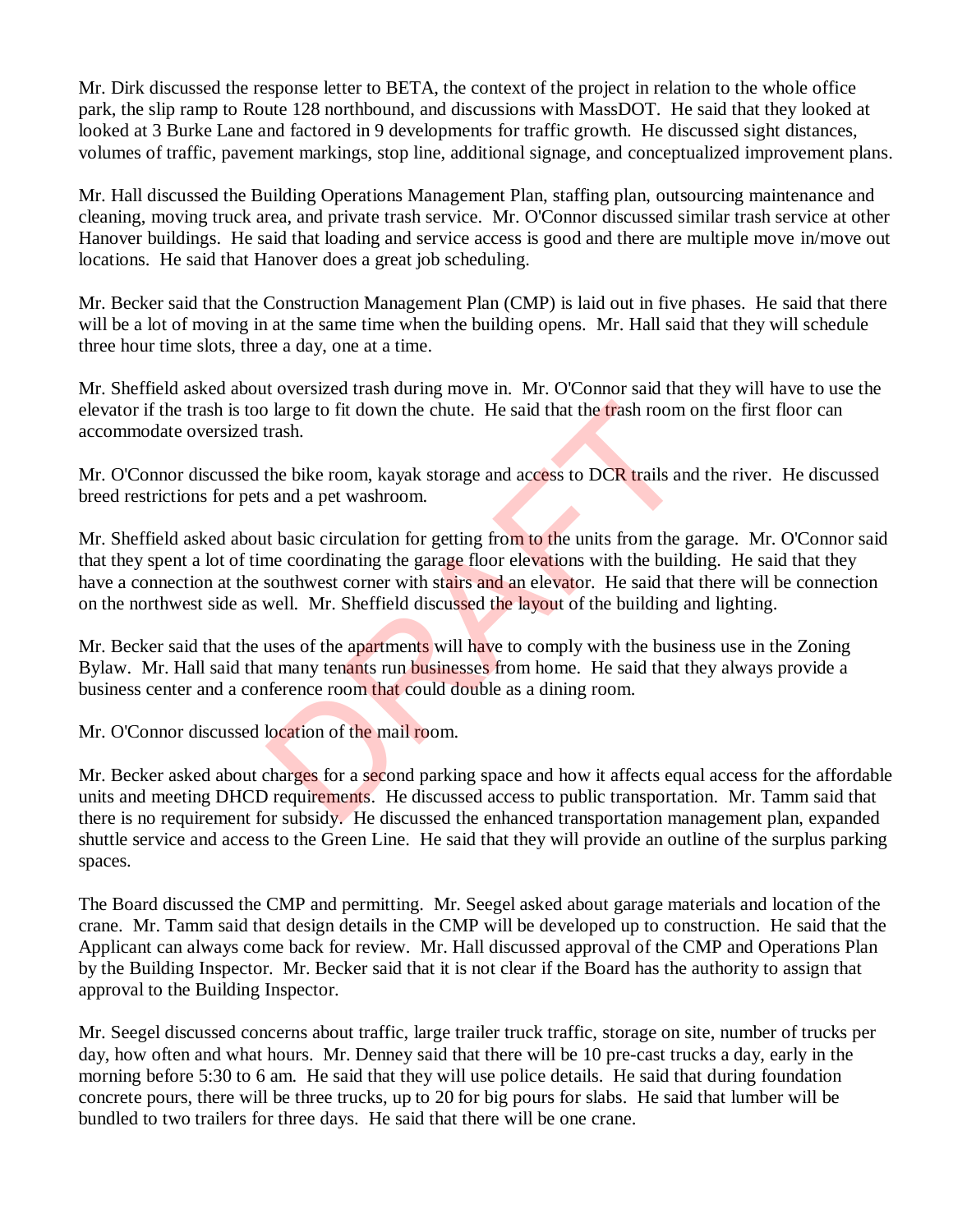Mr. Denney discussed sequencing in the phases of construction. Mr. Tamm discussed meeting with the police, fire and peer review consultant to discuss life safety.

Mr. Becker confirmed that the garage will be done first and then the residential building. He asked about water and sewer work at Route 9 and at 100 William Street. Mr. Denney said that those are separate activities that will be done early in the process. Mr. Hall said that they will add that to the schedule. Mr. Tamm said that there is an obligation to complete under the Development Agreement.

Mr. Becker asked about controlled blasting. Mr. Denney said that it will be a limited area for the bottom half of the garage where the site gets high and there is a lot of ledge.

Mr. Seegel asked about noise considerations during demolition of 40 William Street. He asked how the building will be taken down. Mr. Denney said that they will hire a demolition contractor to take it down with an excavator. He said that dust will be water controlled.

Mr. Hall said that they invited all of the tenants in the park to a meeting and it was well attended.

Mr. Denney discussed rock crushing, drill and blast twice a day, warning signals, blast mats, excavation and haul off. Mr. Becker asked about blasting impacting parking. Mr. Denney said that they will work within fence lines and it should not affect the parking.

The Board discussed updating the CMP with tonight's information. Mr. Becker said that the CMP seems to lack information about communications and a website. Mr. Denney said that they have committed to do weekly scheduled updates with John Hancock. Mr. Hall said that they can add it to the plan. Mr. Denney confirmed that construction signs will have contact information. Mr. Tamm said that all impacted parties are tenants of John Hancock and there is a dedicated property manager. The Board said that the updated CMP should include a date and the owner should be consistent with other documents. ck crushing, drill and blast twice a day, warning signals,<br>ed about blasting impacting parking. Mr. Denney said th<br>not affect the parking.<br>ating the CMP with tonight's information. Mr. Becker s<br>pommunications and a website

Mr. Sheffield discussed alerting office workers when there will be deliveries.

Mr. Becker confirmed that there will be enough space to work and park on site before the garage is ready.

Mr. Denney discussed just in time deliveries and materials storage against the fence line.

Mr. Becker asked about de-watering. Mr. Denney said that there is not enough groundwater close to the bottom of the footings but if they find it, they will pump it back into the ground.

The Board discussed scheduling earthwork and underground utility on-site and water line under William Street. The Board discussed working at night and on weekends.

Mr. Hall discussed working with DCR to place amenities on their land and expanding trails. Mr. Tamm said that he spoke with general counsel at DCR about developing amenities five years ago. He said that John Hancock has obligations to maintain the existing trail. He said that he discussed opportunities to enhance the recreational opportunities with the Wetlands Protection Committee. He said that initial response is that DCR is receptive to consideration of enhancements.

Mr. Hall asked for questions on the new plans. Mr. Sheffield asked about the bright white metal panels on the building. He asked if the DRB commented on it. Mr. O'Connor said that they want some contrast. He said that they will refine the materials and it is unlikely that they will be stark white.

Mr. Sheffield asked about the noise level in the courtyard and any additional levels of glazing for apartments that face the courtyard. Mr. O'Connor said that noise levels are low even during high usage time. He said